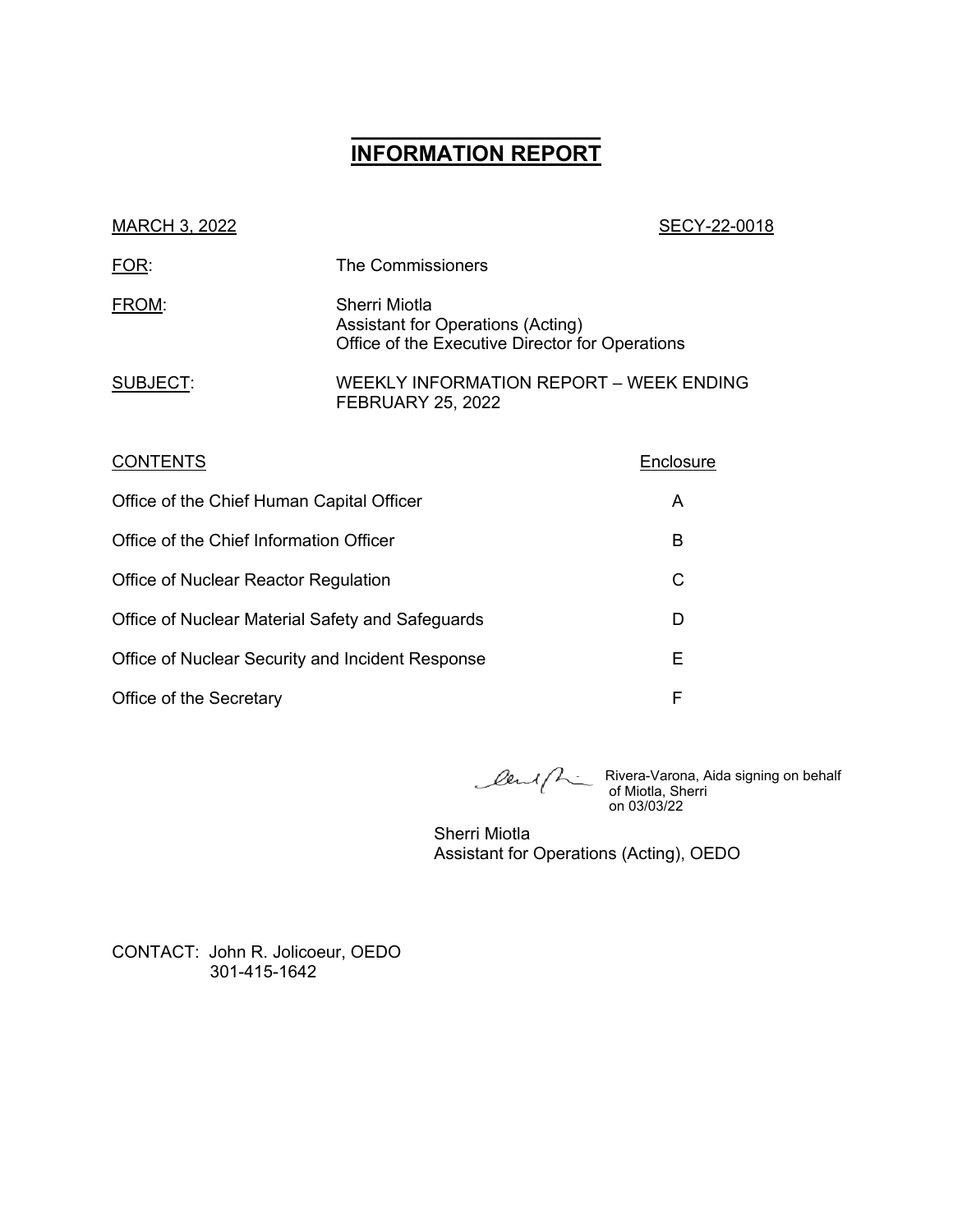# SUBJECT: WEEKLY INFORMATION REPORT – WEEK ENDING FEBRUARY 25, 2022, DATED MARCH 3, 2022

# **DISTRIBUTION**:

EDO R/F AO R/F

| <b>ADAMS Accession No:</b><br>*via e-mail<br>ML22061A214 |                   |          |  |
|----------------------------------------------------------|-------------------|----------|--|
| <b>OFFICE</b>                                            | <b>OEDO</b>       | OEDO/AO  |  |
| <b>NAME</b>                                              | <b>JJolicoeur</b> | SMiotla  |  |
| <b>DATE</b>                                              | 3/3/2022          | 3/3/2022 |  |
|                                                          |                   |          |  |

 **OFFICIAL RECORD COPY**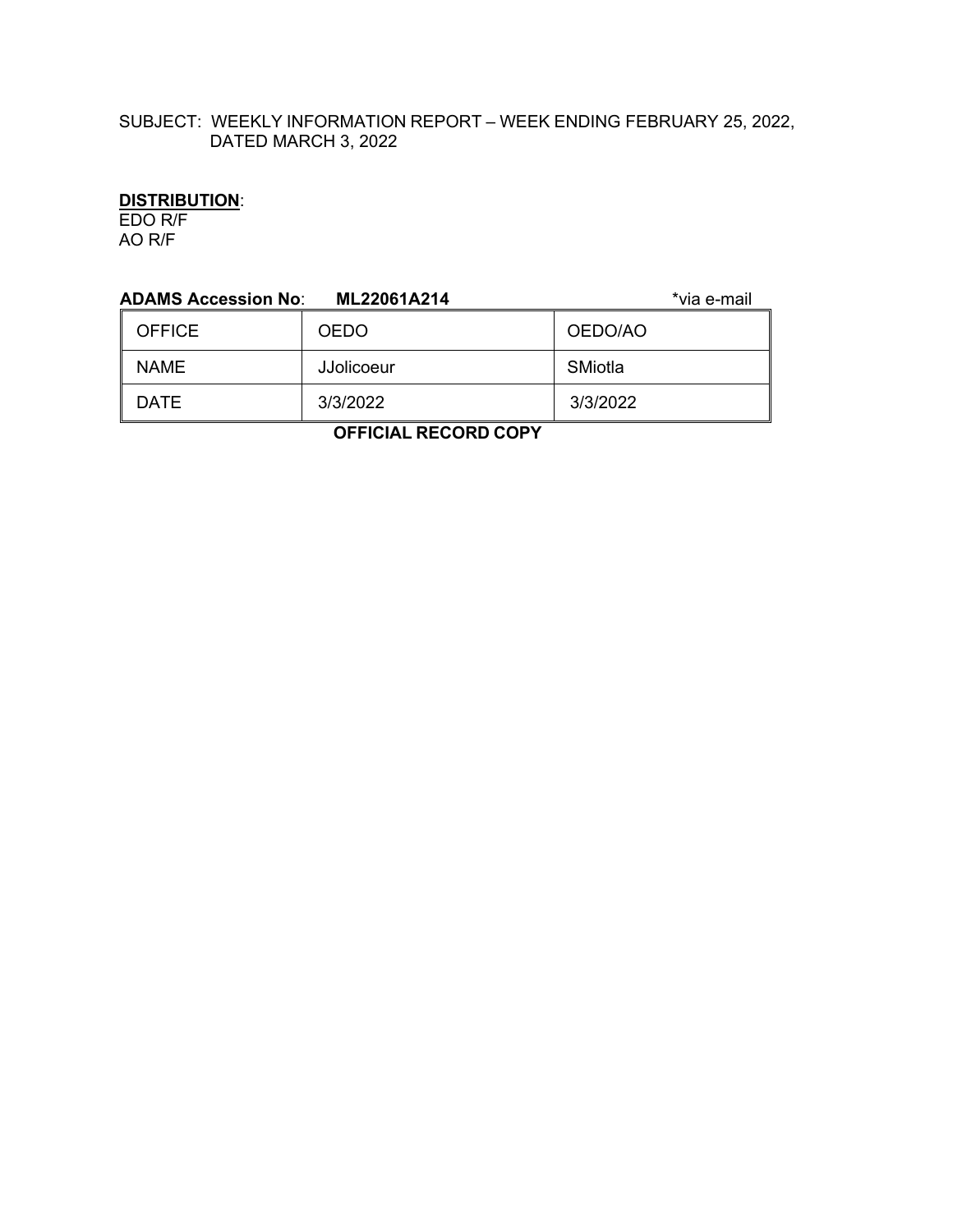#### **Office of the Chief Human Capital Officer (OCHCO) Items of Interest Week Ending February 25, 2022**

| <b>ARRIVALS</b>           |                                                     |              |  |  |
|---------------------------|-----------------------------------------------------|--------------|--|--|
| ADAMS, CARMELITA          | ADMINISTRATIVE ASSISTANT                            | <b>NRR</b>   |  |  |
| <b>BOWKER, BRIAN</b>      | $R-II$<br><b>REACTOR INSPECTOR</b>                  |              |  |  |
| <b>BRANCH, RICHARD</b>    | <b>SENIOR PROJECT MANAGER</b>                       | <b>ADM</b>   |  |  |
| CHANDRAN, NACHIKETH       | <b>MATERIALS ENGINEER</b>                           | <b>RES</b>   |  |  |
| FISHER, DEIDRE            | HR SPECIALIST (HRIS)                                | <b>OCHCO</b> |  |  |
| <b>GUILLARD, JENNIFER</b> | <b>TECHNICAL ASSISTANT</b>                          | $R$ -II      |  |  |
| HISER, ALLEN              | <b>SENIOR MATERIALS ENGINEER</b>                    | <b>NRR</b>   |  |  |
| KING, DANIEL              | PROJECT MANAGER                                     | <b>NRR</b>   |  |  |
| OAKLEY, JAMES             | <b>CONTRACT SPECIALIST</b>                          | <b>ADM</b>   |  |  |
| <b>WHATLEY, NICHOLE</b>   | <b>INTELLIGENCE ANALYST</b>                         | <b>NSIR</b>  |  |  |
| <b>WILLIAMS, WILLIAM</b>  | <b>BULIDING MANAGEMENT SPECIALIST</b><br><b>ADM</b> |              |  |  |
| <b>RETIREMENTS</b>        |                                                     |              |  |  |
| CARTER, ROZIER L.         | SENIOR IT SPECIALIST (SYSADMIN)                     | <b>OCIO</b>  |  |  |
| COX, LINDA C.             | <b>ADMINISTRATIVE ASSISTANT</b>                     | <b>NRR</b>   |  |  |
| FARNAN, MICHAEL F.        | <b>MECHANICAL ENGINEER</b>                          | <b>NRR</b>   |  |  |
| <b>DEPARTURES</b>         |                                                     |              |  |  |
| SMITH, MICHEAL R.         | <b>HEALTH PHYSICIST</b><br><b>NRR</b>               |              |  |  |
| SULLIVAN, DANIELLE L.     | IT SPECIALIST (SYSADMIN)                            | <b>OCHCO</b> |  |  |
| WILSON, VERONICA M.       | <b>NUCLEAR ENGINEER</b>                             | <b>NMSS</b>  |  |  |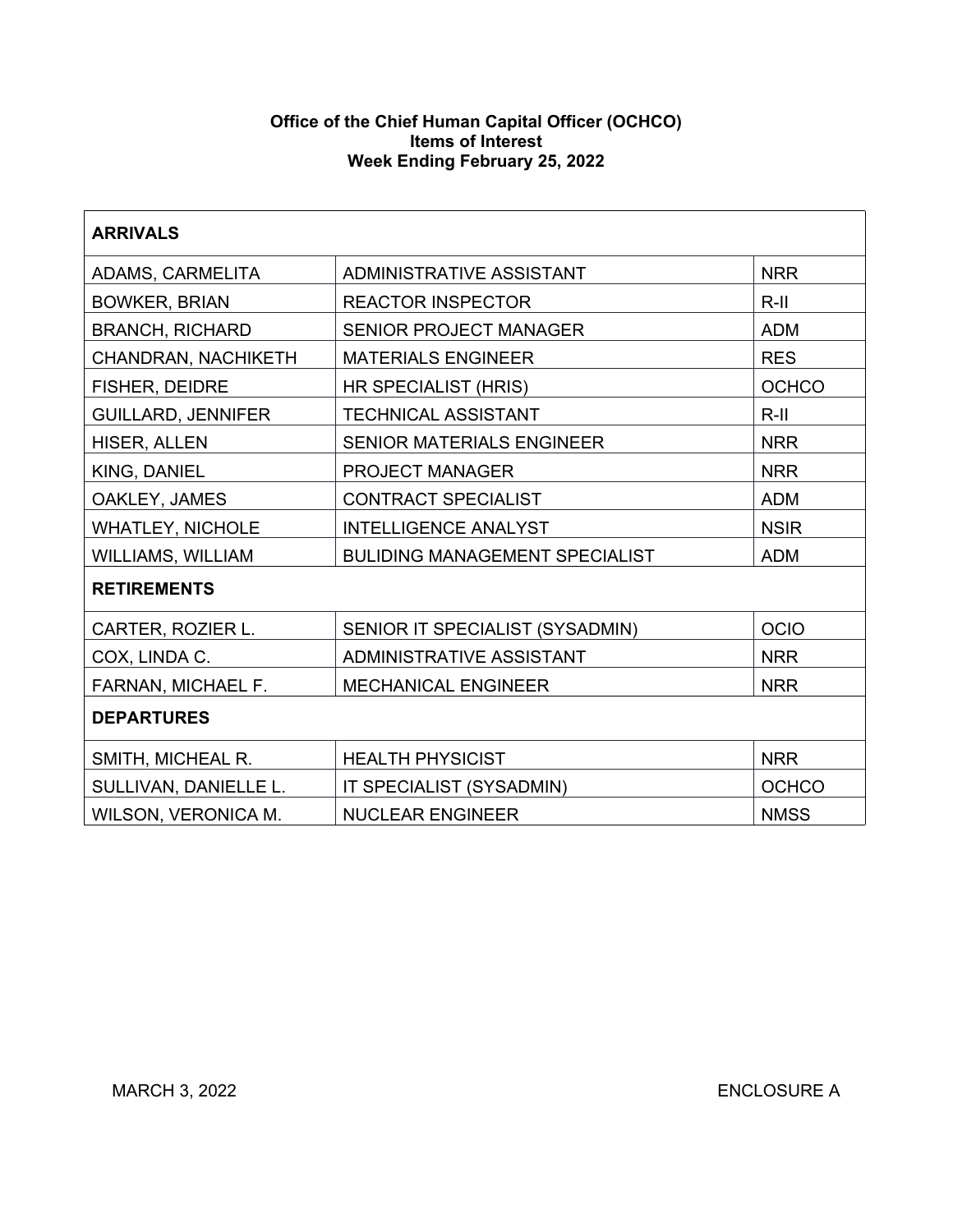### **Office of the Chief Information Officer (OCIO) Items of Interest Week Ending February 25, 2022**

Freedom of Information Act and Privacy Act Requests, Appeals, and Consultations Received During the Period of February 21 – February 25, as submitted by requester

| <b>Tracking</b><br><b>Number</b> | Requester's<br><b>Name</b> | Requester's<br>Organization            | <b>Request Description</b>                                                                                                                                                                                                                                                                                                                                                                                                                                                                                                                                         | <b>Received</b><br><b>Date</b> |
|----------------------------------|----------------------------|----------------------------------------|--------------------------------------------------------------------------------------------------------------------------------------------------------------------------------------------------------------------------------------------------------------------------------------------------------------------------------------------------------------------------------------------------------------------------------------------------------------------------------------------------------------------------------------------------------------------|--------------------------------|
| 2022-<br>000085                  | Aura Melgar                |                                        | Background clearance information<br>showing why clearance was declined<br>for named individual.                                                                                                                                                                                                                                                                                                                                                                                                                                                                    | 02/22/2022                     |
| 2022-<br>000086                  | <b>Billie Garde</b>        | Clifford &<br>Garde, LLP               | All documents to or from or between,<br>the Region II (RGN II) Allegations<br>Office, U.S. Nuclear Regulatory<br>Commission (NRC) Headquarters<br>Allegations Office and Tennessee<br>Valley Authority (TVA) relating to<br>allegation numbers: RII-2019-A-022,<br>RII-2019-0047, RII-2019-A-050, RII-<br>2019-A-049.                                                                                                                                                                                                                                              | 02/22/2022                     |
| 2022-<br>000087                  | <b>Billie Garde</b>        | Clifford $\overline{\&}$<br>Garde, LLP | Any and all communications or<br>documentation between TVA and<br>any NRC RGN II Office (including<br>the allegations office and office of<br>investigations) and NRC<br>Headquarters Allegations Office and<br>Office of Investigation, that included<br>any discussion of TVA's<br>January 23, 2019 presentation to the<br>Nuclear Oversight Committee of<br>TVA's Board of Directors, regarding<br>the Employee Concerns Program.<br>This includes any written materials<br>created for that meeting by named<br>individuals, that were provided to the<br>NRC. | 02/22/2022                     |
| 2022-<br>000088                  | <b>Billie Garde</b>        | Clifford &<br>Garde, LLP               | The complete investigative report<br>and all exhibits/attachments to report<br>nos. 2-2019-014 and 2-2020-050                                                                                                                                                                                                                                                                                                                                                                                                                                                      | 02/22/2022                     |
| 2022-<br>000089                  | Marc Cecotti               | The Drive<br>(France)                  | All records, including emails, emails<br>with other agencies, Incident<br>Reports, and pictures pertaining to<br>an Unmanned Aircraft Systems<br>(UAS) incident that occurred on<br>December 4, 2021 in the vicinity of<br>Perry Nuclear Power Plant, Ohio.                                                                                                                                                                                                                                                                                                        | 02/25/2022                     |
| 2022-<br>000090                  | <b>Audrey Klett</b>        |                                        | The official record copy (with ML#<br>accession number and concurrence<br>grid) of a document issued by the<br>OCHCO to various NRC staff titled,<br>"NRC COVID-19 screening testing<br>program" dated February 2022.                                                                                                                                                                                                                                                                                                                                              | 02/25/2022                     |

MARCH 3, 2022 ENCLOSURE B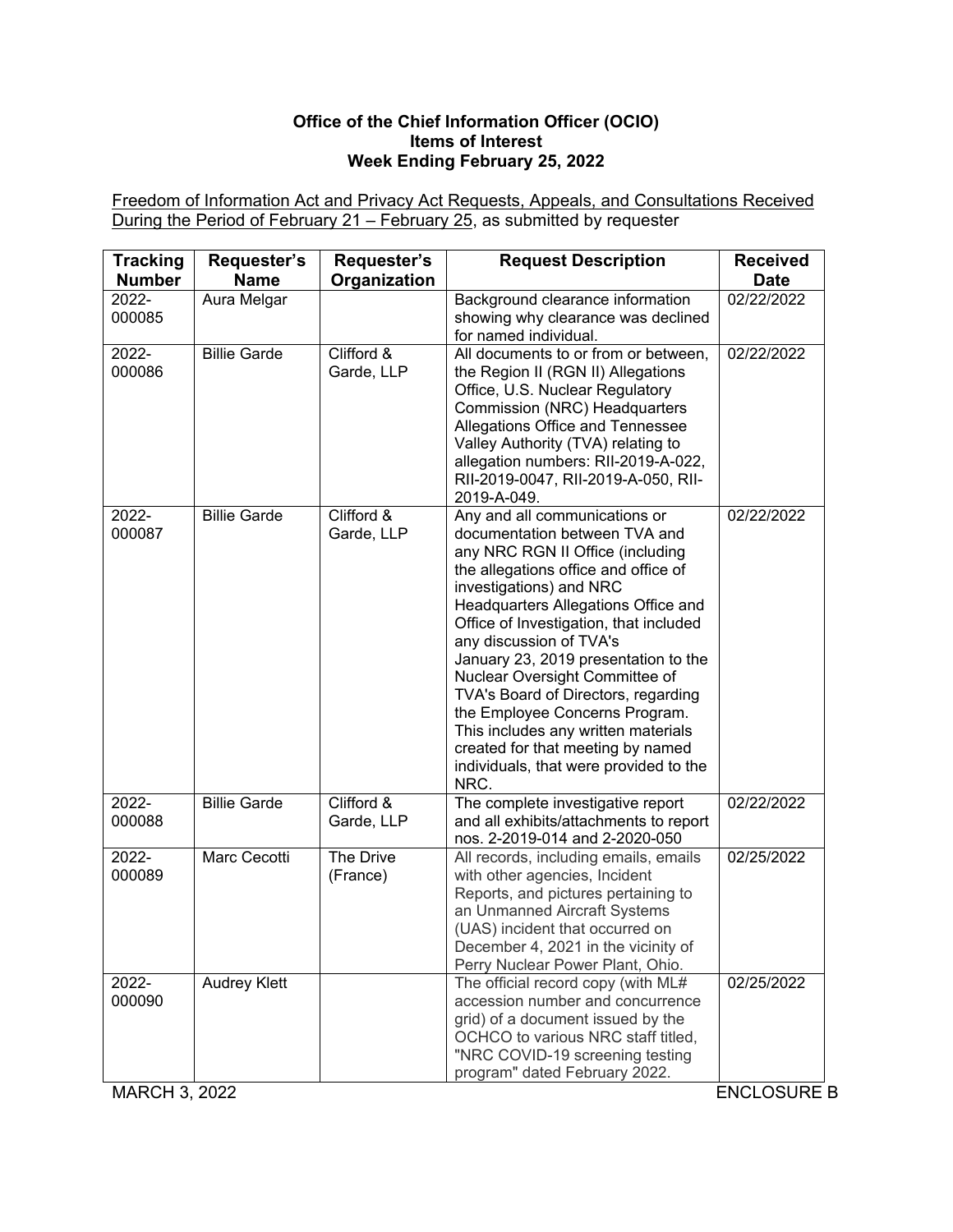#### **Office of Nuclear Reactor Regulation (NRR) Items of Interest Week Ending February 25, 2022**

# **NRC Issues Draft Safety Evaluation Report for Subsequent License Renewal Application for Point Beach Nuclear Plant, Units 1 and 2**

On February 23, 2022, the staff issued the draft safety evaluation report (SER) [\(ML22054A108\)](https://adamsxt.nrc.gov/navigator/AdamsXT/content/downloadContent.faces?objectStoreName=MainLibrary&vsId=%7b8F7D4AEB-8DAD-C3E3-8D85-7F273E800000%7d&ForceBrowserDownloadMgrPrompt=false) associated with the review of the Point Beach Subsequent License Renewal Application (SLRA). NextEra submitted this SLRA for the subsequent renewal of Point Beach Nuclear Plant, Units 1 and 2, to extend Operating License Nos. DPR-24 and DPR-27 for an additional 20 years beyond the current expiration dates of October 5, 2030, for Unit 1; and March 8, 2033, for Unit 2. The overall 18-month review schedule is on track. The next step in the license renewal process is to discuss the SER with the Advisory Committee on Reactor Safeguards Full Committee on April 7, 2022.

## **NRC Holds Public Outreach Meeting with Nuclear Industry Group to Discuss Concerns Related to Certain Aspects of NRC Staff Interpretation of Regulations Regarding Risk-Informed Categorization and Treatment of Structures, Systems, and Components at Nuclear Power Plants**

On February 22, 2022, NRR staff conducted a public meeting with the Nuclear Utility Group on Equipment Qualification (NUGEQ) in response to concerns related to the staff's interpretation of General Design Criteria 4, "Environmental and dynamic effects design basis," and synergistic and aging effects for the categorization and treatment of certain equipment under Chapter 10 of the *Code of Federal Regulations* (10 CFR) Section 50.69. During the meeting, NUGEQ presented their concerns from a letter to the NRC dated December 22, 2021 [\(ML22005A127\)](https://adamsxt.nrc.gov/navigator/AdamsXT/content/downloadContent.faces?objectStoreName=MainLibrary&vsId=%7b31566079-D740-CB1B-8640-7E2AFF200000%7d&ForceBrowserDownloadMgrPrompt=false). NRR will review the information and evaluate if Inspection Procedure 37060 requires clarification and provide a response to NUGEQ's concerns.

# **NRC Holds Quarterly Public Meeting with Technical Specifications Task Force**

On February 24, 2022, NRR staff and the industry-led Technical Specifications Task Force (TSTF) conducted a regularly scheduled quarterly public meeting ([ML22041A540](https://adamsxt.nrc.gov/navigator/AdamsXT/content/downloadContent.faces?objectStoreName=MainLibrary&vsId=%7b1063F971-08AD-C9C1-98CB-7EE4D1400000%7d&ForceBrowserDownloadMgrPrompt=false)). The TSTF presented their "year in review" for 2021, highlighting major accomplishments, including approval of 2 travelers, submission of 5 new travelers, issuance of Revision 5 to the Standard Technical Specifications (NUREG-1430 through NUREG -1434), and approval of 88 license amendments to adopt travelers. The group discussed a clarification requested by the Electric Power Research Institute on revised Technical Specification frequencies for steam generator tube inspections (TSTF-577). The next TSTF quarterly meeting will take place in May  $2022$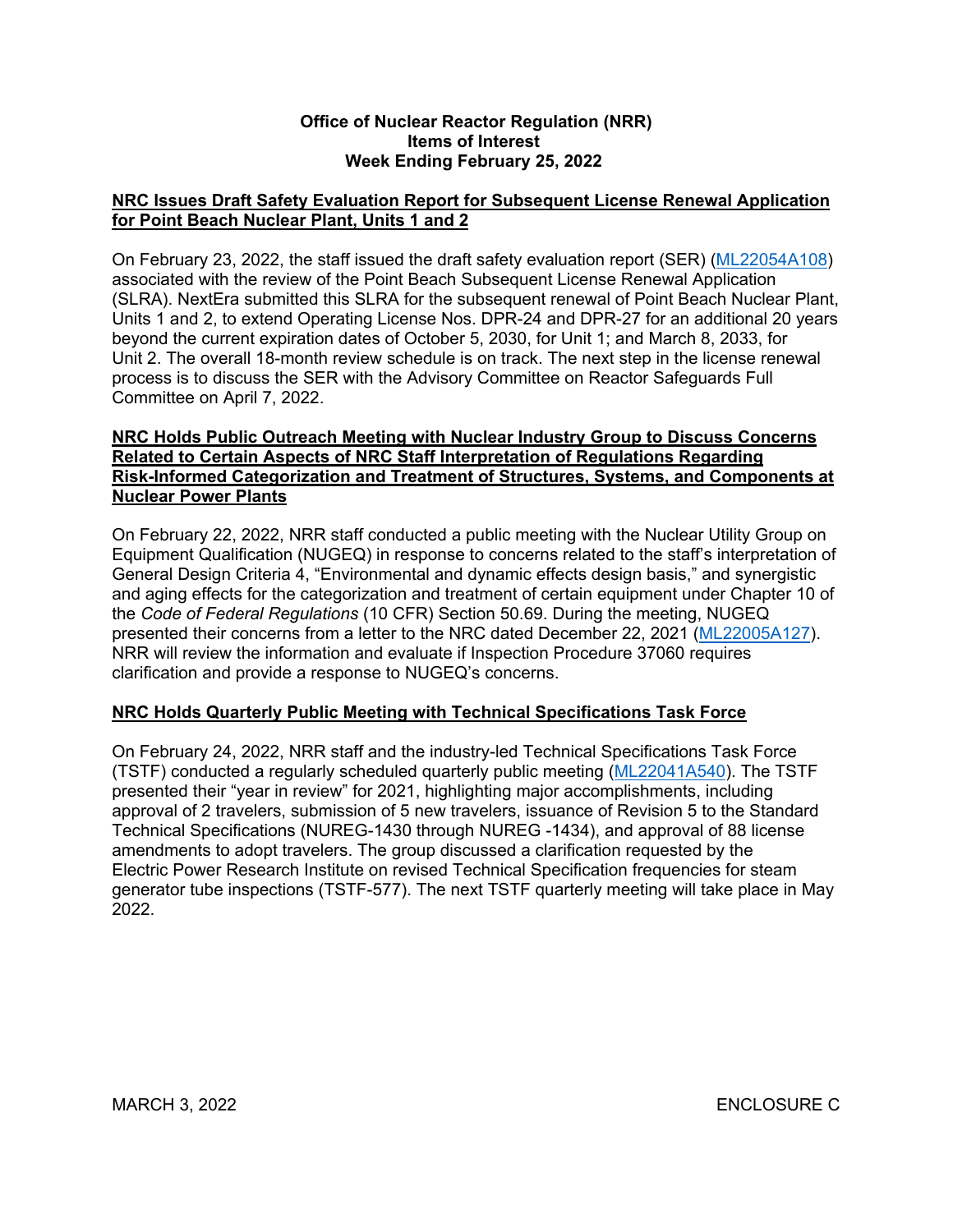#### **Office of Nuclear Material Safety and Safeguards (NMSS) Items of Interest Week Ending February 25, 2022**

# **Revision of Fee Schedules: Fee Recovery for Fiscal Year 2022: Proposed Rule; 10 CFR Parts 170 and 171 [NRC-2020-0031; RIN 3150-AK44]**

On February 23, 2022, the NRC published a notice in the *Federal Register* ([87 FR 10081](https://www.federalregister.gov/d/2022-03715)) proposing to amend the licensing, inspection, special project, and annual fees charged to its applicants and licensees. These proposed amendments are necessary to implement the Nuclear Energy Innovation and Modernization Act, which requires the NRC to recover, to the maximum extent practicable, approximately 100 percent of its annual budget less certain amounts excluded from this fee-recovery requirement. In addition, on August 20, 2021, the Chief Financial Officer granted a public interest exemption from the provisions in the fiscal year 2021 final fee rule that required fees for import and export licensing actions. Therefore, this proposed rule would not assess fees for import and export licensing activities in fiscal year 2022. Comments are requested by March 25, 2022.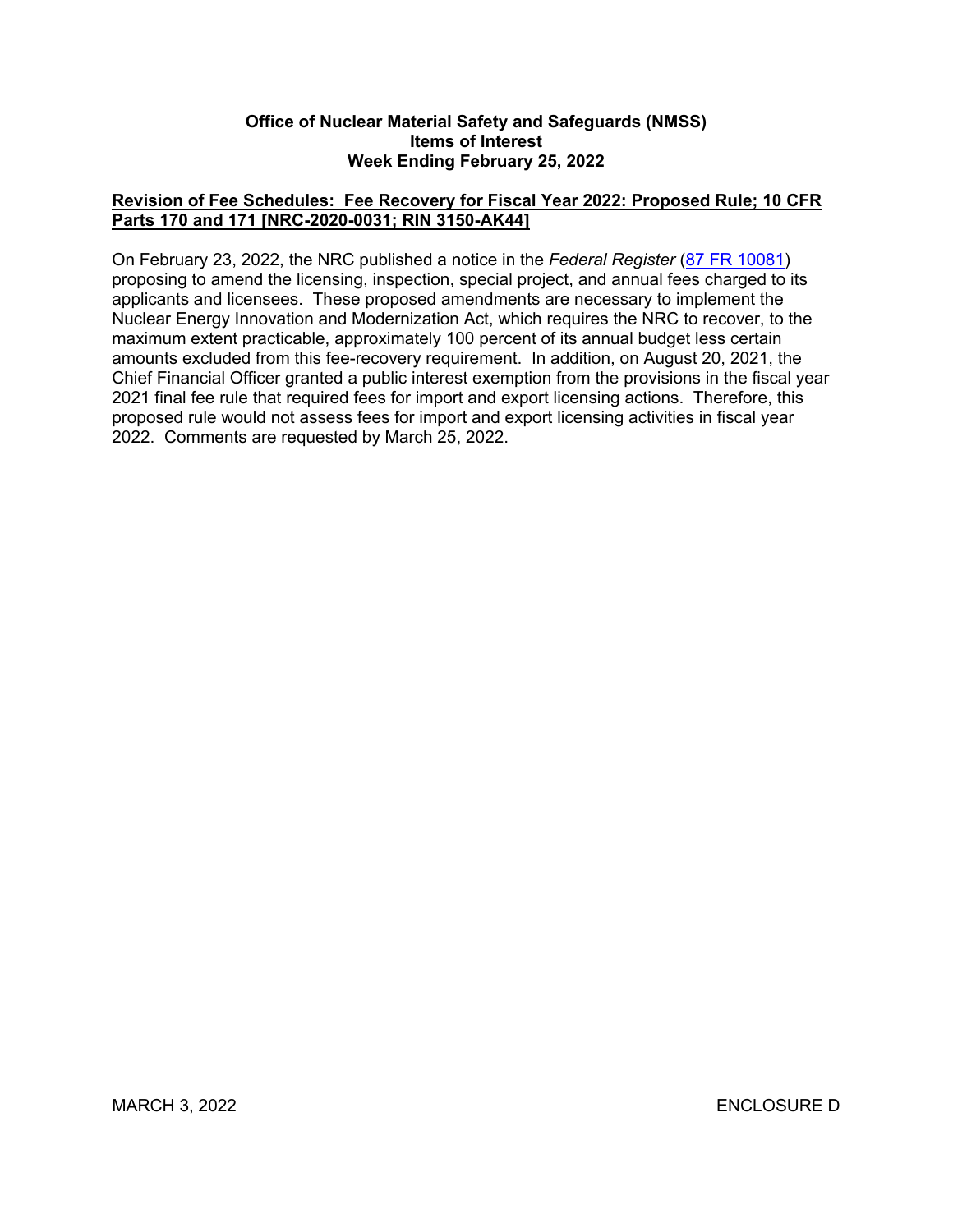### **Office of Nuclear Security and Incident Response (NSIR) Items of Interest Week Ending February 25, 2022**

# **Public Meeting to Discuss Licensee-Conducted Annual Force-on-Force Exercises**

On February 24, 2022, NSIR staff held a public meeting with participants from Entergy, NextEra, Nuclear Energy Institute, Union of Concerned Scientists, and power reactor licensees to discuss licensee-conducted annual force-on-force exercises in Calendar Year 2022. Staff discussed Regulatory Guide 5.75, "Training and Qualification of Security Personnel at Nuclear Power Reactor Facilities," guidance for the conduct of exercises and flexibilities for increased artificialities and simulations implemented to mitigate COVID-19 concerns. The discussion highlighted the need for licensees to document the justification for actions implemented in response to COVID-19 and the expectation for licensees to discontinue the use of those mitigation measures once there is a safe training environment.